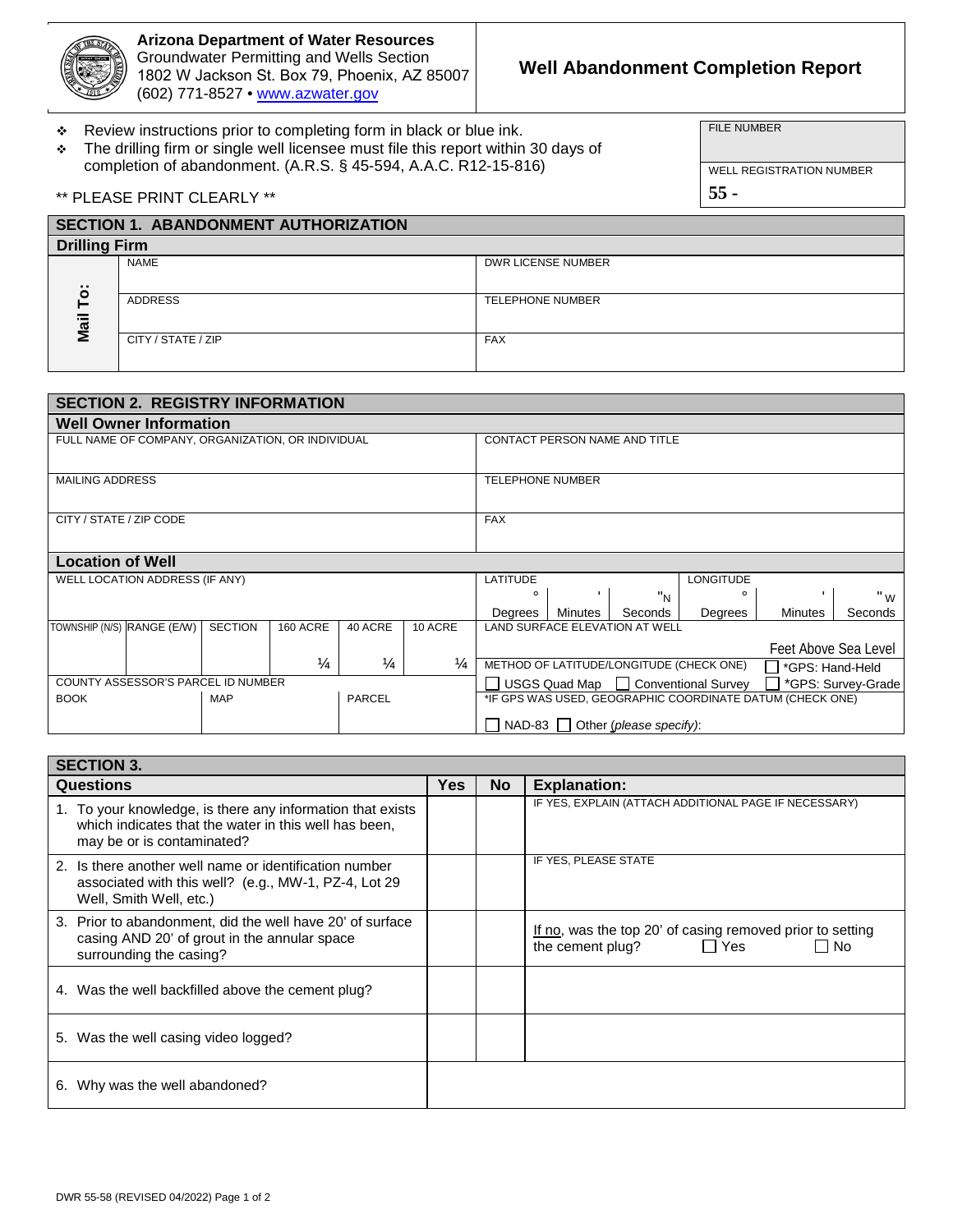| SECTION 4. ORIGINAL WELL CONSTRUCTION DESIGN (attach additional page if needed)                                                                                                                                           |                                                                                                                                                                                                                                                                                                                                      |      |                                                |                                |                                                                                       |                      |                       |                                                       |           |                                                                                        |                                                                  |                 |             |                                                                                |                                      |                         |                      |                   |                                        |                |                |                                                                                 |  |                                                                       |  |                                        |  |  |
|---------------------------------------------------------------------------------------------------------------------------------------------------------------------------------------------------------------------------|--------------------------------------------------------------------------------------------------------------------------------------------------------------------------------------------------------------------------------------------------------------------------------------------------------------------------------------|------|------------------------------------------------|--------------------------------|---------------------------------------------------------------------------------------|----------------------|-----------------------|-------------------------------------------------------|-----------|----------------------------------------------------------------------------------------|------------------------------------------------------------------|-----------------|-------------|--------------------------------------------------------------------------------|--------------------------------------|-------------------------|----------------------|-------------------|----------------------------------------|----------------|----------------|---------------------------------------------------------------------------------|--|-----------------------------------------------------------------------|--|----------------------------------------|--|--|
| <b>Existing Borehole</b>                                                                                                                                                                                                  |                                                                                                                                                                                                                                                                                                                                      |      |                                                |                                |                                                                                       |                      |                       |                                                       |           | <b>Existing Casing</b> (to the best of your knowledge)                                 |                                                                  |                 |             |                                                                                |                                      |                         |                      |                   |                                        |                |                |                                                                                 |  |                                                                       |  |                                        |  |  |
| <b>SURFACE</b>                                                                                                                                                                                                            | <b>DEPTH FROM</b>                                                                                                                                                                                                                                                                                                                    |      |                                                |                                | <b>DEPTH FROM</b><br><b>SURFACE</b>                                                   |                      |                       |                                                       |           |                                                                                        |                                                                  |                 |             |                                                                                | MATERIAL TYPE (T)                    |                         |                      |                   |                                        |                |                | PERFORATION TYPE (T)                                                            |  |                                                                       |  |                                        |  |  |
| <b>FROM</b><br>(feet)                                                                                                                                                                                                     | TO<br>(feet)                                                                                                                                                                                                                                                                                                                         |      | <b>BOREHOLE</b><br><b>DIAMETER</b><br>(inches) |                                | <b>FROM</b><br><b>TO</b><br>(feet)<br>(feet)                                          |                      |                       |                                                       |           |                                                                                        | <b>OUTER</b><br><b>DIAMETER</b><br>(inches)                      | PVC             | ABS         |                                                                                | IF OTHER<br>TYPE,<br><b>DESCRIBE</b> |                         | <b>BLANK OR NONE</b> | WIRE WRAP         | SHUTTER SCREEN                         | MILLS KNIFE    | <b>SLOTTED</b> |                                                                                 |  | IF OTHER<br>TYPE,<br><b>DESCRIBE</b>                                  |  | <b>SLOT SIZE</b><br>IF ANY<br>(inches) |  |  |
|                                                                                                                                                                                                                           |                                                                                                                                                                                                                                                                                                                                      |      |                                                |                                |                                                                                       |                      |                       |                                                       |           |                                                                                        |                                                                  |                 |             |                                                                                |                                      |                         |                      |                   |                                        |                |                |                                                                                 |  |                                                                       |  |                                        |  |  |
|                                                                                                                                                                                                                           |                                                                                                                                                                                                                                                                                                                                      |      |                                                |                                |                                                                                       |                      |                       |                                                       |           |                                                                                        |                                                                  |                 |             |                                                                                |                                      |                         |                      |                   |                                        |                |                |                                                                                 |  |                                                                       |  |                                        |  |  |
|                                                                                                                                                                                                                           |                                                                                                                                                                                                                                                                                                                                      |      |                                                |                                |                                                                                       |                      |                       |                                                       |           |                                                                                        |                                                                  |                 |             |                                                                                |                                      |                         |                      |                   |                                        |                |                |                                                                                 |  |                                                                       |  |                                        |  |  |
|                                                                                                                                                                                                                           |                                                                                                                                                                                                                                                                                                                                      |      |                                                |                                |                                                                                       | Condition of casing: |                       |                                                       | Good      |                                                                                        |                                                                  |                 |             | Fair                                                                           |                                      |                         | Poor                 |                   |                                        |                |                |                                                                                 |  |                                                                       |  |                                        |  |  |
|                                                                                                                                                                                                                           |                                                                                                                                                                                                                                                                                                                                      |      |                                                |                                |                                                                                       |                      |                       |                                                       |           |                                                                                        | <b>Existing Annular Material</b> (to the best of your knowledge) |                 |             |                                                                                |                                      |                         |                      |                   |                                        |                |                |                                                                                 |  |                                                                       |  |                                        |  |  |
|                                                                                                                                                                                                                           | <b>DEPTH FROM</b><br><b>SURFACE</b>                                                                                                                                                                                                                                                                                                  |      |                                                |                                |                                                                                       |                      |                       |                                                       |           |                                                                                        | ANNULAR MATERIAL TYPE (T)                                        |                 |             |                                                                                |                                      | <b>FILTER PACK</b>      |                      |                   |                                        |                |                |                                                                                 |  |                                                                       |  |                                        |  |  |
| <b>FROM</b><br>(feet)                                                                                                                                                                                                     | TO<br>(feet)                                                                                                                                                                                                                                                                                                                         | NONE | CONCRETE                                       | NEAT CEMENT OR<br>CEMENT GROUT | <b>BENTONITE</b><br>CEMENT-BENTONITE<br>CEMENT-BENTONITE<br>PELLETS<br>GROUT<br>CHIPS |                      |                       |                                                       |           |                                                                                        | SAND<br>IF OTHER TYPE OF ANNULAR MATERIAL,<br><b>DESCRIBE</b>    |                 |             |                                                                                |                                      |                         |                      |                   |                                        | GRAVEL         | SIZE           |                                                                                 |  |                                                                       |  |                                        |  |  |
|                                                                                                                                                                                                                           |                                                                                                                                                                                                                                                                                                                                      |      |                                                |                                |                                                                                       |                      |                       |                                                       |           |                                                                                        |                                                                  |                 |             |                                                                                |                                      |                         |                      |                   |                                        |                |                |                                                                                 |  |                                                                       |  |                                        |  |  |
|                                                                                                                                                                                                                           |                                                                                                                                                                                                                                                                                                                                      |      |                                                |                                |                                                                                       |                      |                       |                                                       |           |                                                                                        |                                                                  |                 |             |                                                                                |                                      |                         |                      |                   |                                        |                |                |                                                                                 |  |                                                                       |  |                                        |  |  |
|                                                                                                                                                                                                                           |                                                                                                                                                                                                                                                                                                                                      |      |                                                |                                |                                                                                       |                      |                       |                                                       |           |                                                                                        |                                                                  |                 |             |                                                                                |                                      |                         |                      |                   |                                        |                |                |                                                                                 |  |                                                                       |  |                                        |  |  |
|                                                                                                                                                                                                                           | <b>SECTION 5. ACTUAL WELL ABANDONMENT DESIGN</b> (attach additional page if needed)                                                                                                                                                                                                                                                  |      |                                                |                                |                                                                                       |                      |                       |                                                       |           |                                                                                        |                                                                  |                 |             |                                                                                |                                      |                         |                      |                   |                                        |                |                |                                                                                 |  |                                                                       |  |                                        |  |  |
| information.                                                                                                                                                                                                              |                                                                                                                                                                                                                                                                                                                                      |      |                                                |                                | Refer to ADWR's Well Abandonment Handbook for additional                              |                      |                       |                                                       |           |                                                                                        |                                                                  |                 |             | <b>DEPTH TO WATER</b><br>DATE ABANDONMENT COMPLETED<br>Feet Below Land Surface |                                      |                         |                      |                   |                                        |                |                |                                                                                 |  |                                                                       |  |                                        |  |  |
|                                                                                                                                                                                                                           |                                                                                                                                                                                                                                                                                                                                      |      |                                                |                                | <b>Casing Treatment</b>                                                               |                      |                       |                                                       |           |                                                                                        |                                                                  |                 |             |                                                                                | <b>Sealing or Fill Material</b>      |                         |                      |                   |                                        |                |                |                                                                                 |  |                                                                       |  |                                        |  |  |
|                                                                                                                                                                                                                           |                                                                                                                                                                                                                                                                                                                                      |      |                                                |                                | TREATMENT TYPE (T)                                                                    |                      |                       |                                                       |           | <b>DEPTH FROM</b>                                                                      |                                                                  |                 |             |                                                                                |                                      |                         |                      | MATERIAL TYPE (T) |                                        |                |                |                                                                                 |  |                                                                       |  |                                        |  |  |
| <b>FROM</b><br>(feet)                                                                                                                                                                                                     | <b>DEPTH FROM</b><br><b>SURFACE</b><br>IF OTHER TYPE,<br>BRUSH OR SCRAPE<br><b>IOVAL</b><br>marks)<br><b>DESCRIBE</b><br>뿐<br>SONAR JET<br><b>OR</b><br>MILLS KNI<br>(explain in Rem<br>(explain in Rem<br>IF CASING WAS<br>PERFORATED,<br>TO<br><b>DESCRIBE</b><br>(feet)<br>SPACING AND SIZE<br>OF PERFORATIONS<br>THAT WERE ADDED |      |                                                |                                |                                                                                       |                      | <b>FROM</b><br>(feet) | <b>SURFACE</b>                                        |           | TO<br>(feet)                                                                           |                                                                  | ENT<br>NEAT CEM | 巴<br>CONCRE | <b>IENT</b><br><b>SAND-CEME<br/>GROUT<br/>CEMENT-BENT</b><br>GROUT             | <b>TONITE</b>                        | SAND-BENTONITE<br>GROUT | GROUT                | CHIPS             | <b>HIGH SOLIDS</b><br><b>BENTONITE</b> | <b>PELLETS</b> | SAND           | <b>MIXING</b><br><b>RATIO</b><br>by<br>(check one)<br>$\Box$ Weight<br>□ Volume |  | <b>VOLUME</b><br>OF<br><b>MATERIAL</b><br><b>USED</b><br>(cubic feet) |  |                                        |  |  |
|                                                                                                                                                                                                                           |                                                                                                                                                                                                                                                                                                                                      |      |                                                |                                |                                                                                       |                      |                       |                                                       |           |                                                                                        |                                                                  |                 |             |                                                                                |                                      |                         |                      |                   |                                        |                |                |                                                                                 |  |                                                                       |  |                                        |  |  |
|                                                                                                                                                                                                                           |                                                                                                                                                                                                                                                                                                                                      |      |                                                |                                |                                                                                       |                      |                       |                                                       |           |                                                                                        |                                                                  |                 |             |                                                                                |                                      |                         |                      |                   |                                        |                |                |                                                                                 |  |                                                                       |  |                                        |  |  |
|                                                                                                                                                                                                                           |                                                                                                                                                                                                                                                                                                                                      |      |                                                |                                |                                                                                       |                      |                       |                                                       |           |                                                                                        |                                                                  |                 |             |                                                                                |                                      |                         |                      |                   |                                        |                |                |                                                                                 |  |                                                                       |  |                                        |  |  |
|                                                                                                                                                                                                                           |                                                                                                                                                                                                                                                                                                                                      |      |                                                |                                |                                                                                       |                      |                       |                                                       |           |                                                                                        |                                                                  |                 |             |                                                                                |                                      |                         |                      |                   |                                        |                |                |                                                                                 |  |                                                                       |  |                                        |  |  |
| Actual Abandonment Method (See Well Abandonment Handbook)                                                                                                                                                                 |                                                                                                                                                                                                                                                                                                                                      |      |                                                |                                |                                                                                       |                      |                       | <b>Emplacement Method of Sealing or Fill Material</b> |           |                                                                                        |                                                                  |                 |             |                                                                                |                                      |                         |                      |                   |                                        |                |                |                                                                                 |  |                                                                       |  |                                        |  |  |
| <b>CHECK ONE</b><br><b>Standard Method</b><br>Alternative 4:<br>Other (please specify):<br>Alternative 1<br>Variance Option<br>Alternative 2<br>Alternative 5:<br>Variance Option 1<br>Alternative 3<br>Variance Option 2 |                                                                                                                                                                                                                                                                                                                                      |      |                                                |                                |                                                                                       |                      |                       |                                                       | CHECK ONE | Gravity<br><b>Pressure Grouting</b><br><b>Tremie Pumped</b><br>Other (please specify): |                                                                  |                 |             |                                                                                |                                      |                         |                      |                   |                                        |                |                |                                                                                 |  |                                                                       |  |                                        |  |  |

*I state that this notice is filed in compliance with A.R.S. § 45-594 and A.A.C. R12-15-816 and is complete and correct to the best of my knowledge and belief.* TYPE OR PRINT NAME AND TITLE **Example 20 SIGNATURE OF QUALIFYING PARTY EXAMPLE OF A SIGNATURE OF QUALIFYING PARTY** 

REMARKS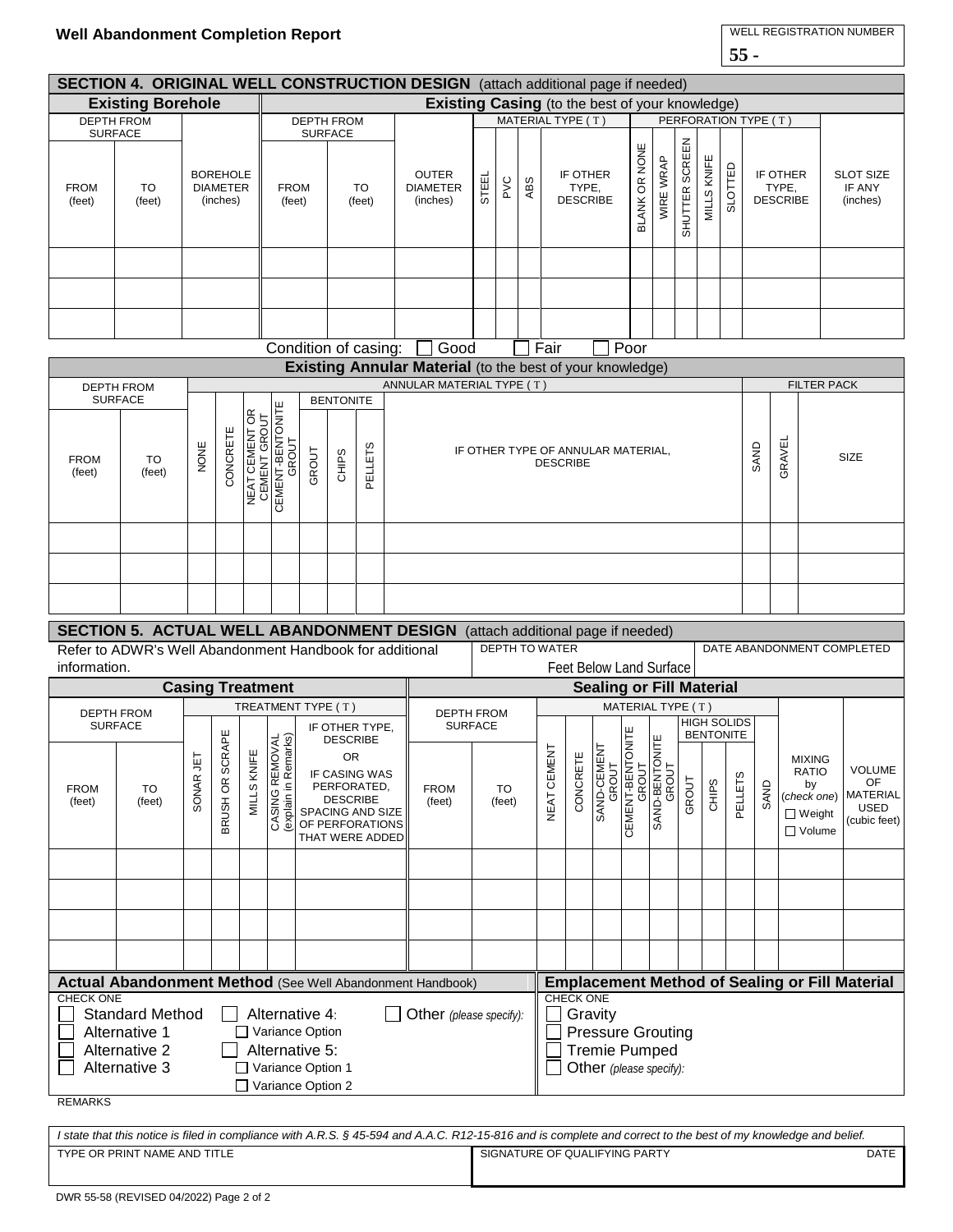# **Well Abandonment Completion Report**



#### **Introduction**

These instructions are a guide to filling out Form DWR 55-58 (Rev. 04/2022), entitled "Well<br>Abandonment Completion Report." Please review Abandonment Completion Report." the instructions prior to completing the form in black or blue ink. Forms may be obtained at any Arizona Department of Water Resources (ADWR) office and at ADWR's web site, http://www.azwater.gov. For information about the form or these instructions, contact the Groundwater Permitting and Wells Section at (602) 771-8527. There is no fee for filing this form.

#### **When Form DWR 55-58 Must be Filed**

A Well Abandonment Completion Report must be filed within 30 days after a well is abandoned. The report must be filed by the drilling contractor or single well licensee that abandoned the well. A report must be filed for the abandonment of any type of well, including groundwater production wells, monitor wells, exploration wells, geotechnical wells and cathodic protection wells.

#### **Instructions for Filling out the Form**

## *Well Registration Number*

Fill in the registration number of the well in the space in the upper right-hand corner of both pages of the form. This is the number ADWR assigned to the well when the well was registered or when an application to drill the well was filed.

#### *Section 1 – Abandonment Authorization*

Fill in the name, DWR license number and telephone and fax numbers of the drilling firm that abandoned the well.

## *Section 2 – Registry Information*

#### *Well Owner Information*

Fill in the name, mailing address and telephone and fax numbers of the owner of the abandoned well. If the well owner is a corporation, governmental unit or other entity, provide the name of a contact person.

## *Location of Well*

Fill in the following information relating to the location of the well:

- The street address of the property where the well was located. For monitor wells or other wells associated with contaminant investigations or remedial projects, this will usually be the same as the facility address.
- The legal description of the abandoned well location. The legal description is the township, range, section, and in decreasing order, the quarters of that section so that the well location falls in a 10-acre block somewhere in that section. This information may be obtained from the county tax assessor's office.
- The county tax assessor's parcel identification number for the land where the well was located. This information can normally be taken from the original Notice of Intent to drill the well, and may also be obtained from the county tax assessor's office. Federal or State land will not have a parcel identification number.
- The latitude and longitude (in degrees-minutesseconds format) and land surface elevation at the abandoned well location, and the method used to determine these data. Use of a Global Positioning System (GPS) receiver or a conventional survey is the preferred method, although the data may also be obtained through estimation from a USGS quadrangle map. If a GPS unit is used, the unit should be adjusted to use the NAD-83 datum. Please indicate if the geographic coordinate datum used was NAD-83, and if not, which datum was used.

#### *Section 3 – Questions*

Check the appropriate boxes and fill in information indicating the following:

- 1. Whether any information exists indicating that water in the well has historically been contaminated, is currently contaminated, or may be contaminated. If yes, provide an explanation.
- 2. Whether there is any other name or identification number for the well.
- 3. Whether the well had a surface casing of at least 20 feet and grout in the annular space surrounding the casing for at least 20 feet prior to abandonment. If not, indicate whether the top 20 feet of casing was removed prior to setting the cement plug.